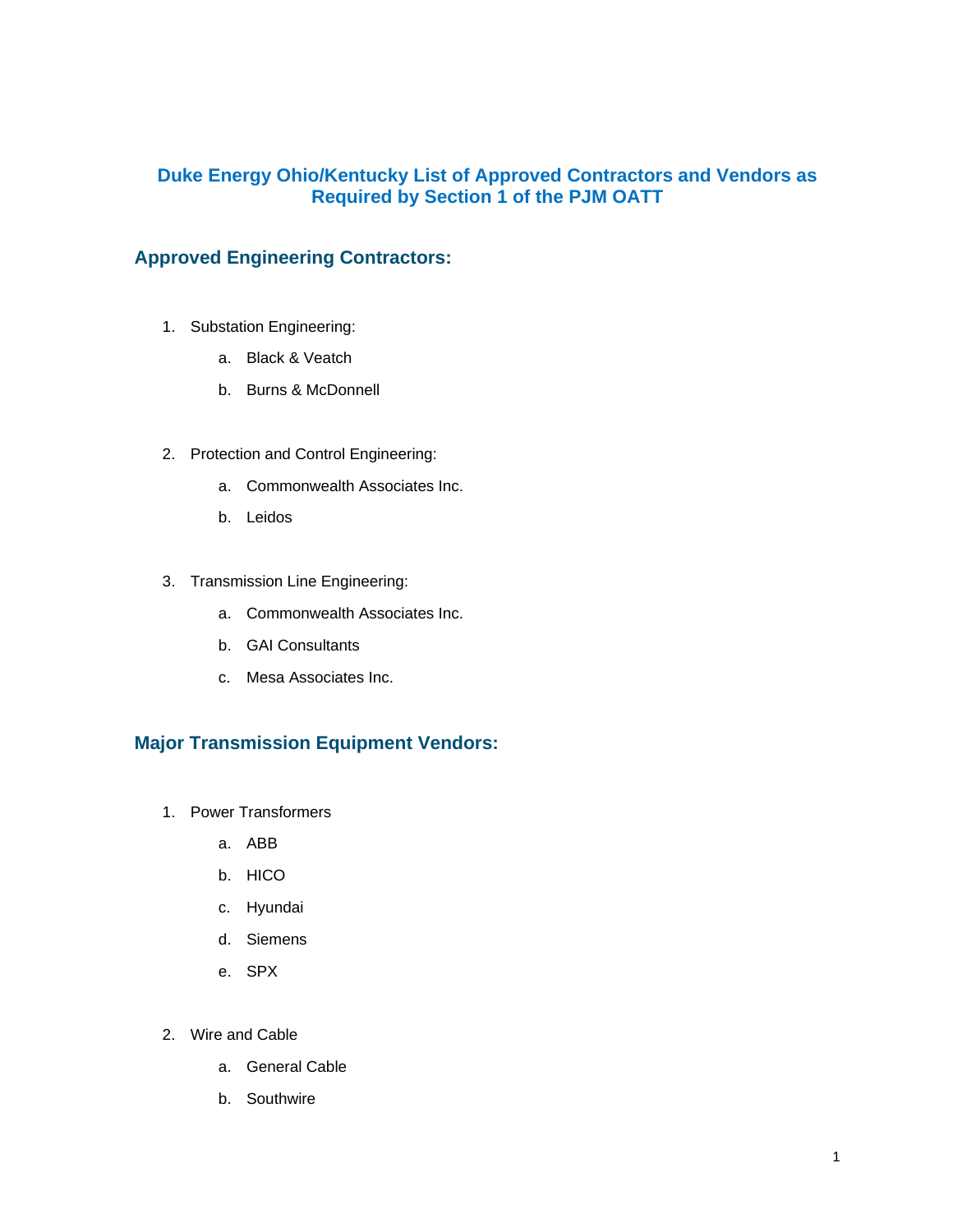- 3. Circuit Breakers
	- a. Mitsubishi
	- b. Siemens
- 4. Transmission Steel Structures
	- a. Trinity Industries, Inc.
	- b. Valmont Industries, Inc.

## **Construction Contractors:**

- 1. Substation Construction
	- a. AMS Construction- Below Grade Only (John Weber)
	- b. Bowlin Group (Kerry Bowlin)
	- c. Cianbro (Troy Martin)
	- d. Glenwood Electric (Herb Resch)
	- e. Great Southwestern Construction (Heath Ferrell)
	- f. HP2X Construction (Harvey Pelley)
	- g. Hydaker Wheatlake
	- h. JDH Contracting Below Grade Only (Scott Sontag)
	- i. McIntyre Bros. Below Grade Only (Gary McIntyre)
	- j. PAR Electrical (Dallas White)
	- k. Service Electric (Jody Shea)
	- l. Vaughn Industries (Nick Reiter)
	- m. William E Groves (John Mark Morris)
- 2. Transmission Line Construction
	- a. Arc American USE CA ADVANCED ACCOUNT (Ben Wilson)
	- b. BBC Electrical (Justin Huggins)
	- c. Cianbro (John Shanholtz)
	- d. Great Southwestern Construction (Heath Ferrell)
	- e. Hydaker Wheatlake (Ross Gableman)
	- f. Irby Construction (Pam Mosley)